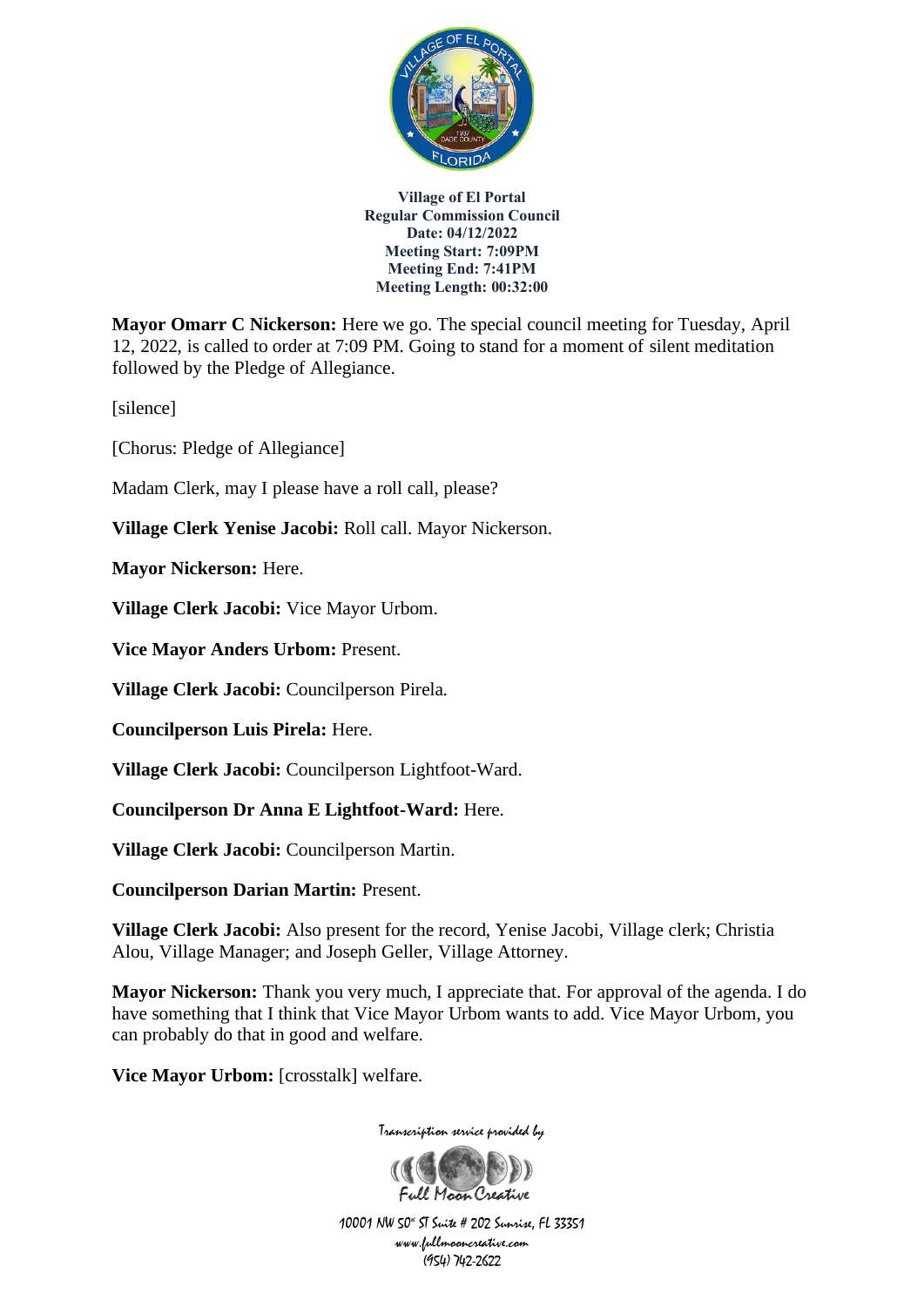

**Mayor Nickerson:** Yes. That being said, we have the-- Do I have a motion to approve the agenda? Move by Councilperson Lightfoot-Ward. Do I have a second?

**Vice Mayor Urbom:** I'll second.

**Mayor Nickerson:** Second by Vice Mayor Urbom. All in favor say, aye.

**All:** Aye.

**Mayor Nickerson:** All oppose, say nay. Hearing none, moving on. Next thing is resolution/ordinance. This is the second reading for the ordinance. We already had the first reading. Attorney Geller, if you want to read the ordinance into the record for us, please?

## **Attorney Joseph Geller: [inaudible 00:01:41]**

**Mayor Nickerson:** Thank you very much. I appreciate that, Attorney Geller. Any questions or comments from the council? Hearing none, any questions or comments from the audience? Come up, say your name and address for the record, and the floor is yours.

**?Speaker:** Mayor, **[inaudible 00:03:00]**

**Mayor Nickerson:** Yes. Thank you very much.

**Jay Robero:** Hi, Jay Robero, 225 Northeast 86th Street. I've been hearing a lot about this loan and payment pending from the state, from the federals and everybody. I would like to know, what is the actual balance of the loan today, because I know that 700,000 is not the loan amount that is outstanding. I'll like to know whether bank shopping was done. How come you're coming to pay 6.75% interest rate when average bank loans are at 3.50, bad credit 4.10?

**Mayor Nickerson:** The rate that we have left is \$679,750.56. The interest rate actually has dropped. I don't know if you guys can get into that.

**Robero:** To what?

**?Speaker: [inaudible 00:04:14]**

**Mayor Nickerson:** Yes, let her come in for that.

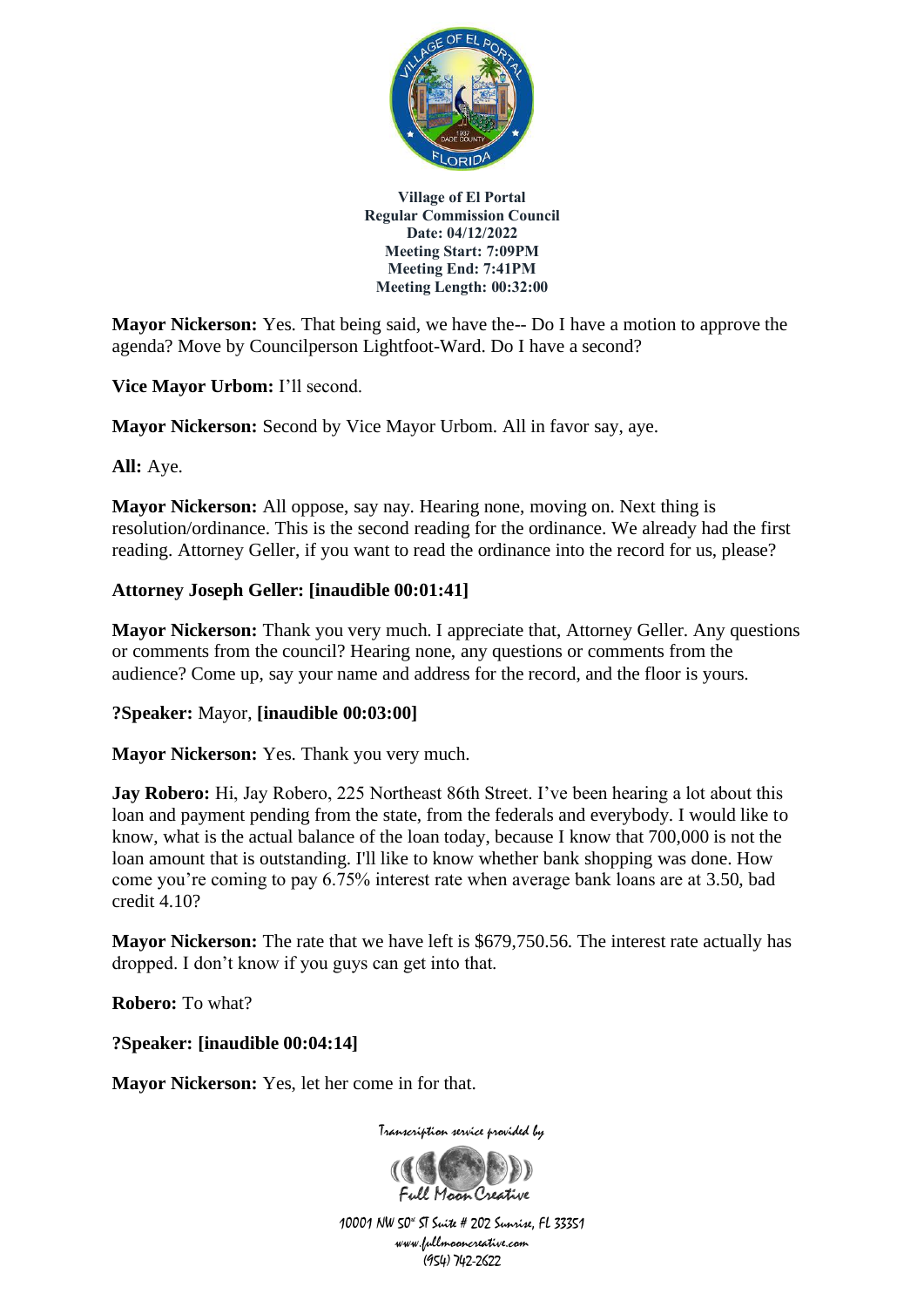

**JoLinda Herring:** Good evening. Yes, the interest rate--

**Village Attorney Geller: [inaudible 00:04:33]**

**Robero:** Can't hear.

**Herring:** Okay. My name is Jo--

**Village Clerk Alou:** Come closer. It won't go. Then take the--

**Herring:** Okay, that's fine.

**Village Clerk Jacobi:** You're going to have come right here.

**Herring:** All right. That's fine.

**?Speaker:** Can you hear her **[inaudible 00:04:49]**

**Herring:** Hello. Can you hear me? Okay. My name is JoLinda Herring. I'm with the law firm of Bryant, Miller, Olive. My address is 1 Southeast 3rd Avenue, Suite 2200, Miami, Florida. Yes, the rate did drop to 5.73%, is what you'll be paying on that loan. The mayor did give you correctly the outstanding amount. The total amount that you were actually borrowing is \$697,532.99. That includes interests to date as of April the 14th, and legal fees associated with the transaction.

**Robero:** We have over \$20,000 give or take in legal fees and the interest to pay?

**Herring:** It's about 17.

**Robero:** Was there another bank shop for a better rate?

**Herring:** Does the mayor want me to respond?

**Mayor Nickerson:** What was that?

**Vice Mayor Urbom:** He's asking if we shopped for a different bank.



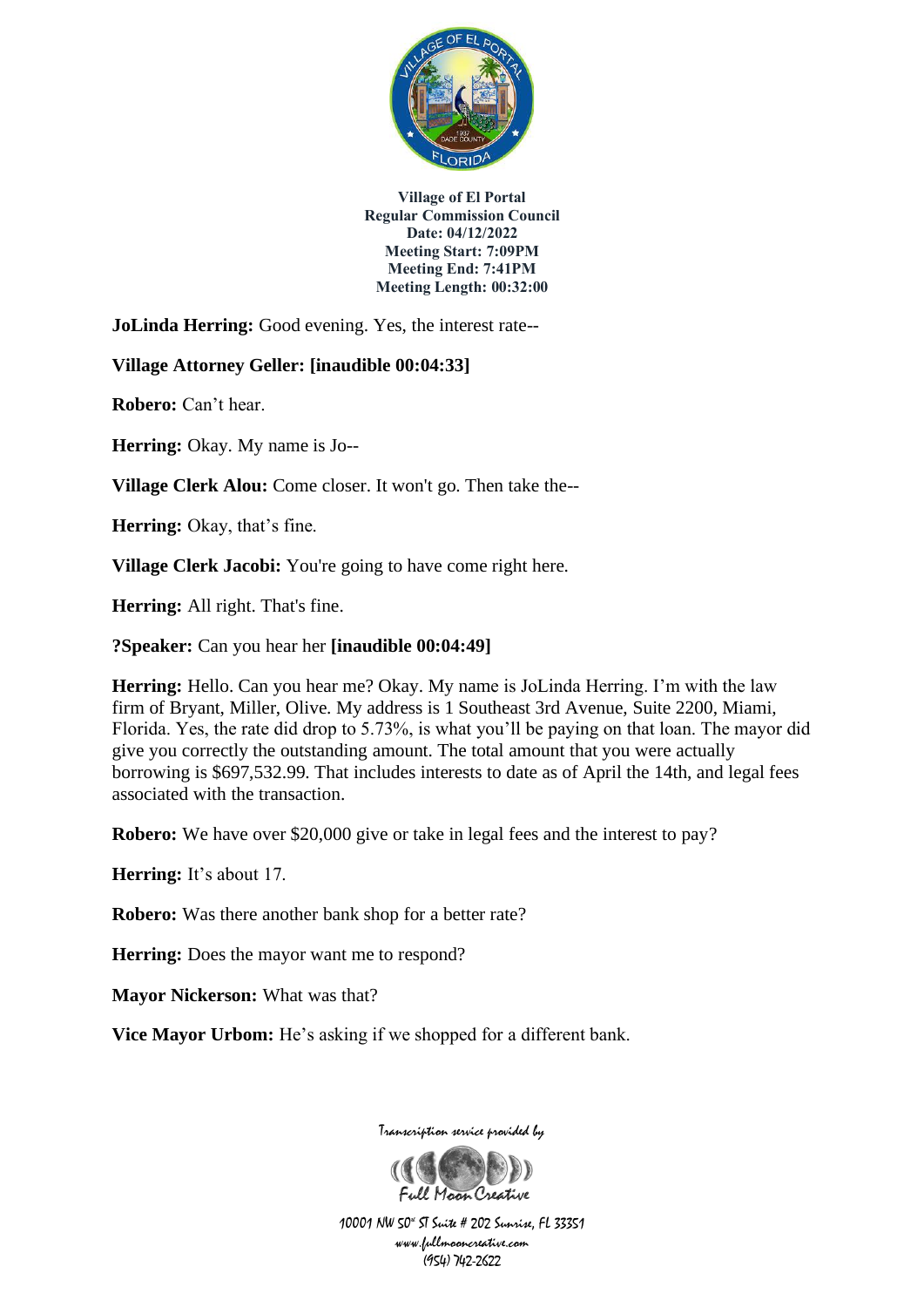

**Mayor Nickerson:** She can respond. When we were going through this, we had meetings with other banks, and we had meetings with Synovus. Because of, first of all, the history of it, but second of all, because of the place that we're in with the whole thing with FEMA, and we have to get back the money from FEMA. Even though we repaired the relationship, we got some of the money back so far to where our new balance is.

Now in the millions anymore, thankfully, but at the same time, other banks that we don't have a relationship with, they weren't so open to doing business with us because-- A lot of people, when they look at it, in their mind, there's no guarantee that you're going to get back the money from FEMA. We could either have defaulted on our loan and just been in default, or we could work with the bank that was willing to give us at least one more chance.

**Vice Mayor Urbom:** Is that where I see here that the collateral for this loan is in fact the promised reimbursable FEMA funds?

**Mayor Nickerson:** Yes. When the FEMA money comes in as it did last time, as soon as it comes in, we don't even hold on. It comes in and goes right out to pay the loan. We don't even have a choice of what to do with the money.

**Robero:** Since it's on the public hearing, what is the status of the FEMA reimbursement? It's four years, five years now?

**Mayor Nickerson:** The reimbursement for-- Yes and I've been mayor for a little over a year. Almost two, a year and a half. The election's in November, so a year and a half. When I came in and when we got the new council in, we did get the \$400,000 and some odd dollar payment. We did get the \$100,000 and some odd dollar payment. At the particular time, thanks to Attorney Geller, thanks to Manager Alou, we were doing so many meetings, and at that particular time we built a relationship. These relationship have been broken in the past, but we repaired those relationships. We had a key person that was in charge of all of FEMA.

That key person has now retired and moved on. What was it? Last weekend this week, we're actually in talks right now with setting up the meeting with the new person who's the new key person. I have no doubt that once we get in there, we're going to be setting up that relationship also, and things will move forward in a positive way. We do hear positive things. It's just that, like we said, that key person that was there who was in charge of everything that we made that relationship with, Jared Moskowitz. I'm going to have Attorney Geller

Transcription service provided by

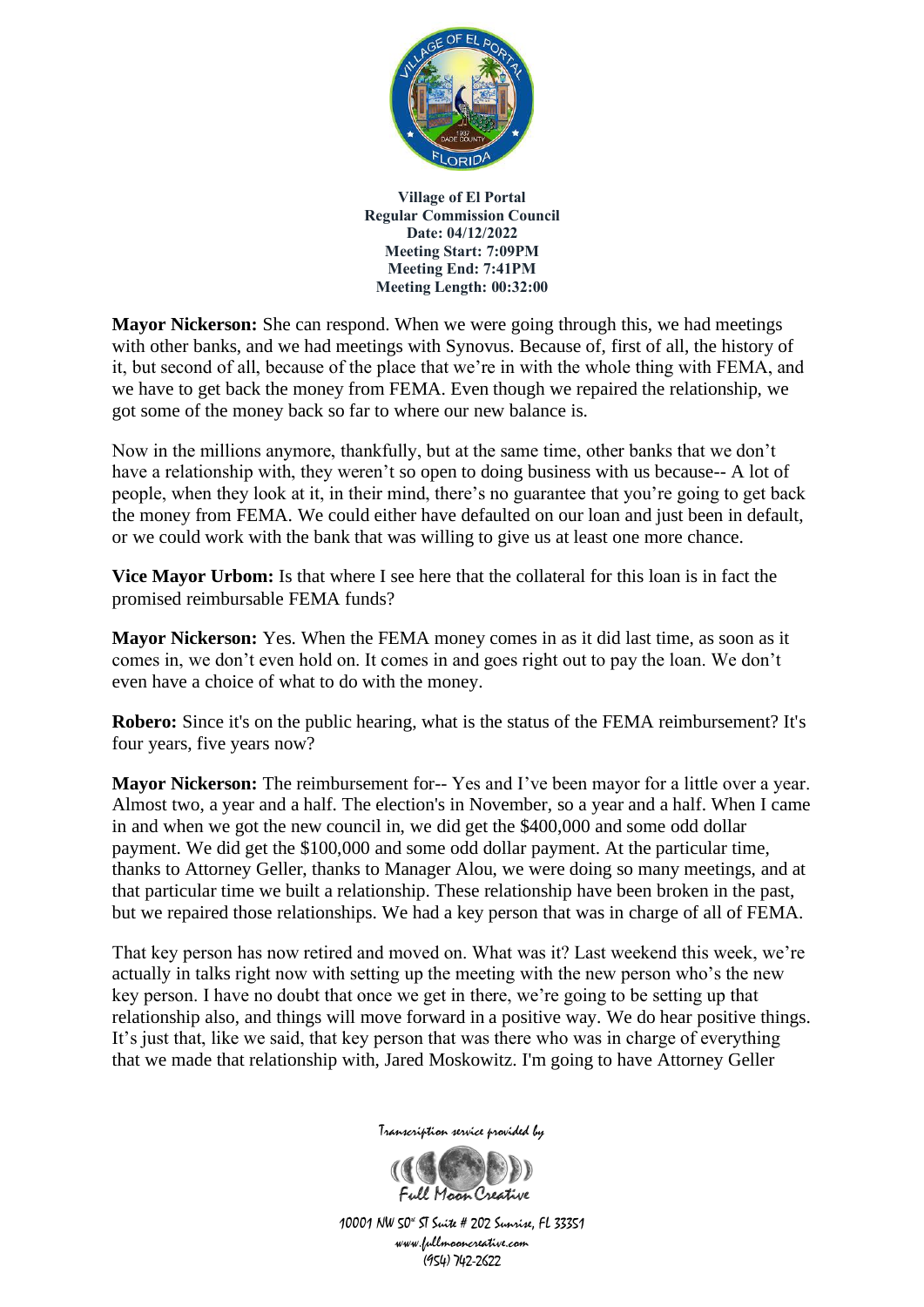

coming in in a second. Jared Moskowitz unfortunately stepped down from that position and has moved on. Attorney Geller.

**Village Attorney Geller:** Let me add to what the mayor said to try to fully answer your question. Originally, FEMA obligated to reimburse all the money. They made a subsequent decision that they wanted more documentation on a number of things, and we undertook to provide that additional documentation. We actually had to technically appeal a decision that they made subsequently. We're not alone in that. Miami Shores was in a similar situation. I think so was Florida City.

**Mayor Nickerson:** Florida City also.

**Village Attorney Geller:** We were a little more difficult with the provider than some of the other cities. They had arranged for counsel to handle the appeal. Miami Shores has been paying the bill for that. We felt that not having provided the documentation sufficient for FEMA was the responsibility of who we had hired to handle that. We made an arrangement where the counsel that the provider had selected would be paid not by the village, but by the provider.

They're paying the fees to that pretty high-powered law firm, but just so we would be sure we monitored it, I've also acted as co-counsel on the record for the appeal to be sure that we're notified of everything that we've done. Candidly, although my agreement says, if I'm handling litigation, I'm supposed to be paid separately for that, but because this is so important to the village and it's such a problem, I am not billing the village for my time on the appeal, I haven't submitted any bills.

We are pursuing this appeal at this point at no cost, we have an upside and not a downside. We should get it. I've looked at the documentation that we've submitted as part of our appeal. If there's justice, we'll get our money. Now, I know you've been around and I've been around, and not all the time does justice get done, but I've seen the documentation. They should pay us. If they don't pay us everything they owe us, I think we'll get more than we have. I'm hoping we'll get all of it. That would wipe out the loan 100%. It's been a problem.

One of the reasons, just off-topic but from your other question, is because by taking that loan, we had exhausted reserves which we're trying now to rebuild, but it left the village in a weakened financial condition in terms of getting other banks to loan us money. Fortunately, because frankly this council has acted very responsibly, in fact, the core of it, the three that

Transcription service provided by

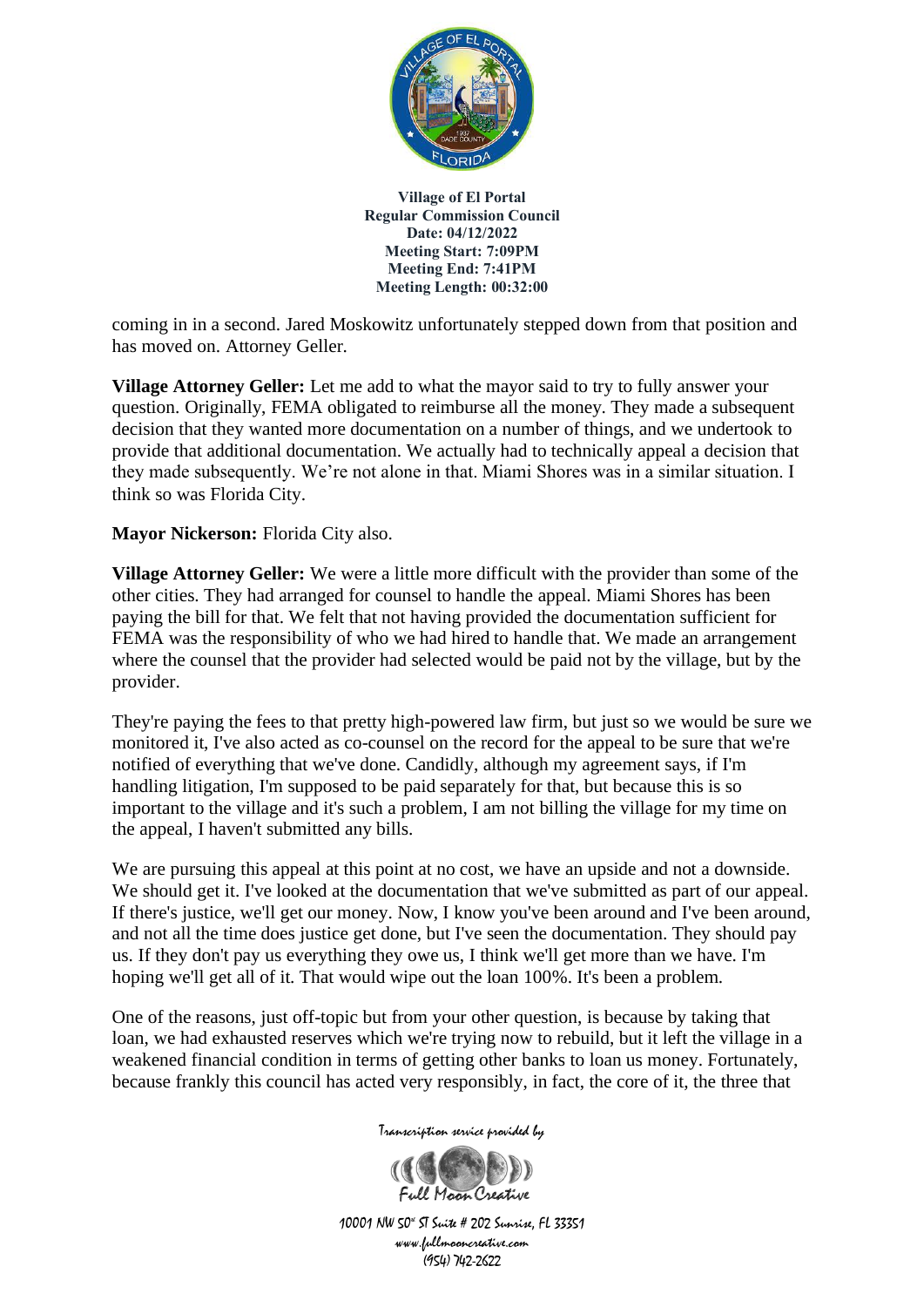

were here and then the two additional ones that came on, we're able to rebuild the village's financial condition.

That's been happening. The bank we're at that already had the loan was willing to basically roll it over for a year while we try to get this money from FEMA. We're paying, is my understanding, and Ms Herring can correct me, it's interest only for this year. Is that--?

## **Herring:** Yes.

**Village Attorney Geller:** Instead of asking us to be paying it down over this year, they're giving us the benefit of paying interest-only. That may be why it doesn't look as competitive with what another bank advertises, but they want to be paid down as you go and they might not give us a very long period. 700,000 for this village is a lot of money. They're giving us interest-only something very afford in the hopes that, it's been many months since we submitted this appeal, it would be nice if they would, if I can use colorful language, if they would act on the damn thing already.

We have, like I said, from my review and the review of the lawyers that we're not paying to handle this, that they're paying, that the provider is paying, they still feel we owe them some funds at the end of the day. We dispute that and think maybe they owe us some money, but everybody's interest is served by getting FEMA to pay, getting rid of this loan. We're focused on that at this point, the rest can sort itself out. Like I said, we can't say there's a guarantee, but the bank is confident enough to give us an interest-only loan for another year.

At the end of that, hopefully, it's reduced, wiped out. If not, we'll be looking at having to make some other arrangements. At least with development coming into the village, putting off these repayments to the bank as we have done and continue to do means that instead of having to raise taxes on homeowners, we can put off the repayment and let some of this development that's coming in like Vista, start to pay more property taxes. That way, deferring the money owed even at a slightly higher interest rate means no tax hikes now, and hopefully, none in the future as money rolls in. That's a window into the strategy we're trying to employ here.

**Robero:** Okay. Attorney Geller, and I'm sorry, I'm going to take up more time here since I'm the only resident here that's concerned.

**Village Attorney Geller:** We're here for you. We're here for residents, sir, so please.

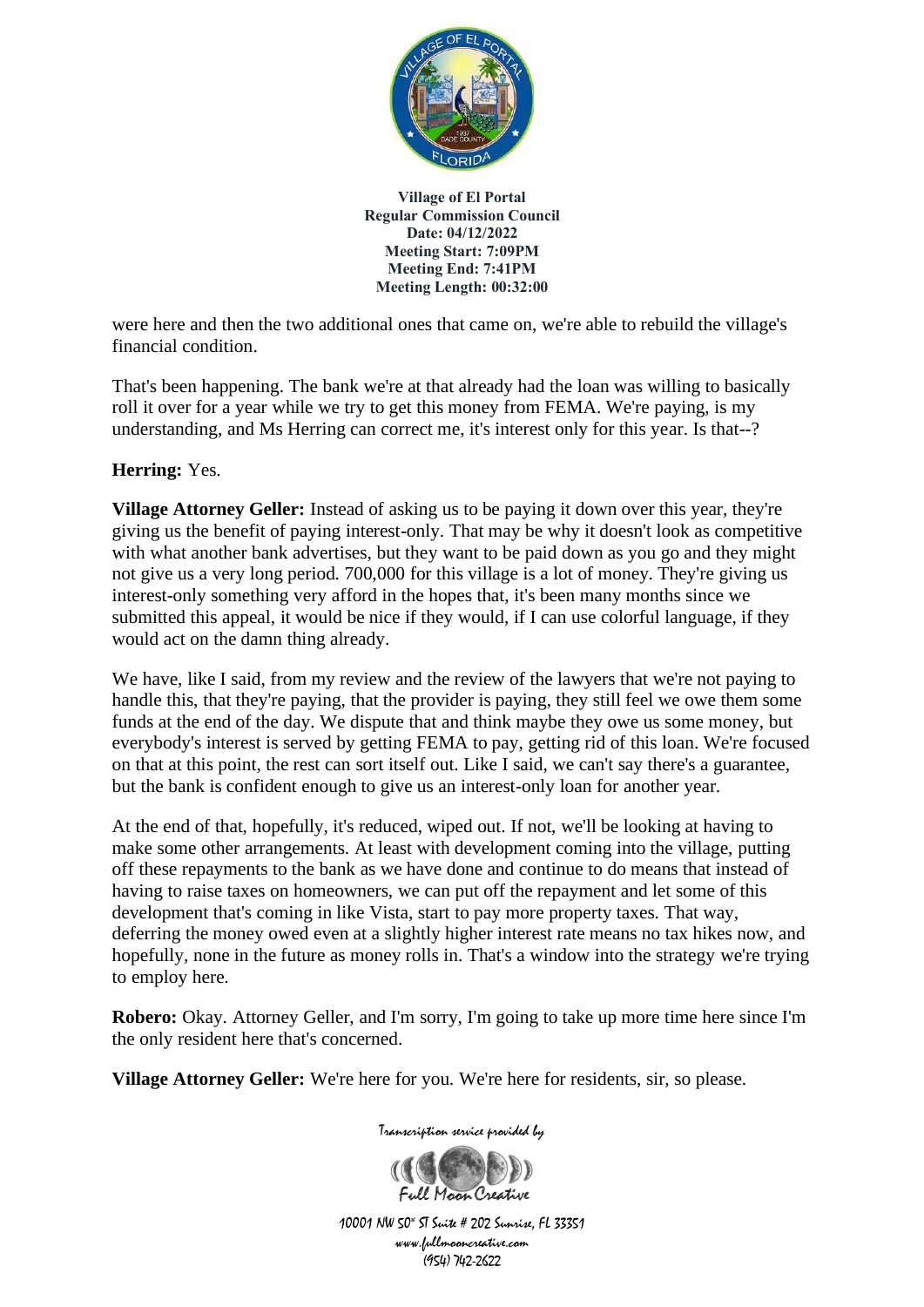

**Robero:** I would like this to be posted on the website because I got the email notice of the invite here, but I know some of my neighbors did not get it. All this documentation and updates should be on the village website, which is not. I would appreciate that to be out there for everybody to be concerned, because if this doesn't ever get paid, our taxes are going to go up again, kind of. Year over year.

**Village Attorney Geller:** Hopefully, sir, the development will mean that there will be money, and the fact that the village is also aggressively seeking grant and other kinds of money, hopefully those things mean there will not ever have to be a tax hike even if that has to be paid back.

**Robero:** Hopefully, but 5.73 on 700,000 balloon payment, you're talking about a lot of money. You mentioned there's an upside.

**Village Attorney Geller:** Let me correct one thing sir, it won't be a balloon, this is a interestonly-

**Robero:** Interest-only.

**Village Attorney Geller:** -but they said that if not, they would do what's called-- They would term it out over, I don't know, over five years, seven years, still subject to negotiation, where we would still have time to make small principle reductions as we went.

**Robero:** Now, you mentioned something about an upside. How much an upside on this money? How much does FEMA owe the village, because, again, I'm asking this because there are so many new residents here and people that do not get this email. Since this is, again, not on the website, nobody knows what's going on. I know because I've been here before and after Hurricane Irma. How much is FEMA right now, if they were to pay, how much are they supposed to be paying?

**Village Attorney Geller:** Someone maybe better than me.

**Mayor Nickerson:** Right now, if FEMA was to pay, they are paying \$679,750.56. Let me just say for the record, I opened the website, the very first thing I saw, and I'll go back to it, as soon as the website opens, is this public notice for this which also has the ordinance right there, the entire ordinance is right there.



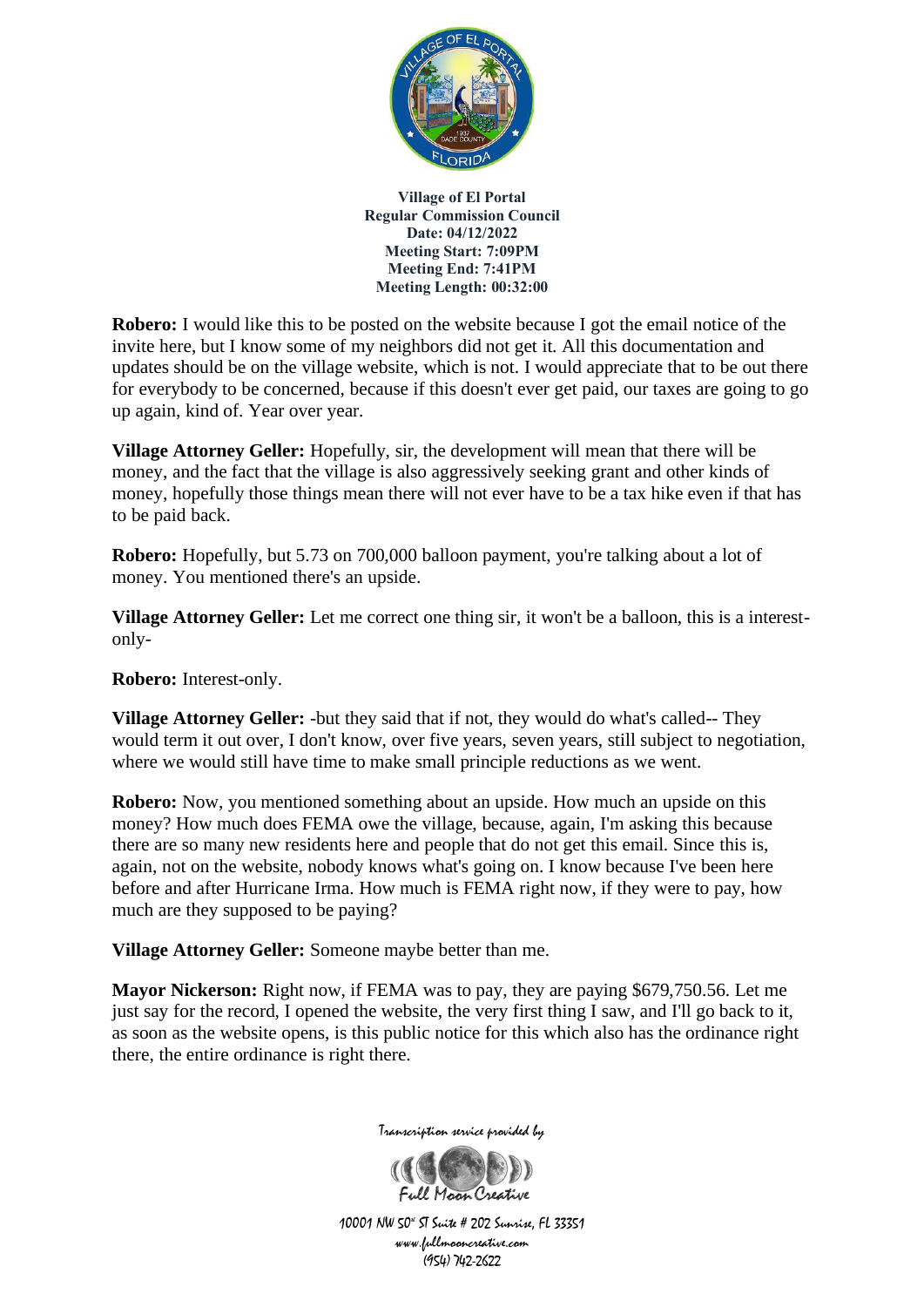

**Robero:** The public notice is there, but the history or documentation of the loan is not.

**Mayor Nickerson:** You want a certain area that says that-

**Speaker 2:** Financial status, in loans. Yes.

**Mayor Nickerson:** -in certain certain year, it hit, and then this year, this was passed, this resolution this year, this resolution this next year?

**Robero:** Yes.

**Mayor Nickerson:** Okay. We can do a whole history of it, but--

**Village Clerk Jacobi:** If you got the email as a resident, **[00:19:19]** then it should be on the website because when I send it to you guys, and I blind copy you, I also copy the webmaster.

**Mayor Nickerson:** No, it's on the website.

**Village Clerk Jacobi:** It's there.

**Mayor Nickerson:** It's on the website. It even says, it says the amount and everything. What he's talking about is he wants to see from the very beginning of when the hurricane hit up until now the entire history in-between, that's what he's talking about.

**Robero:** Right.

**Mayor Nickerson:** Like a book. He wants to see, the timeline. That's what he's saying. Which we could set up.

**Village Clerk Jacobi:** That can be public request too. You can request that, or you want it for the residents you mean?

**Robero:** I want it for the residents.

**Village Clerk Jacobi:** If they're interested, they--

**Robero:** Publish it on the website for every resident of El Portal.

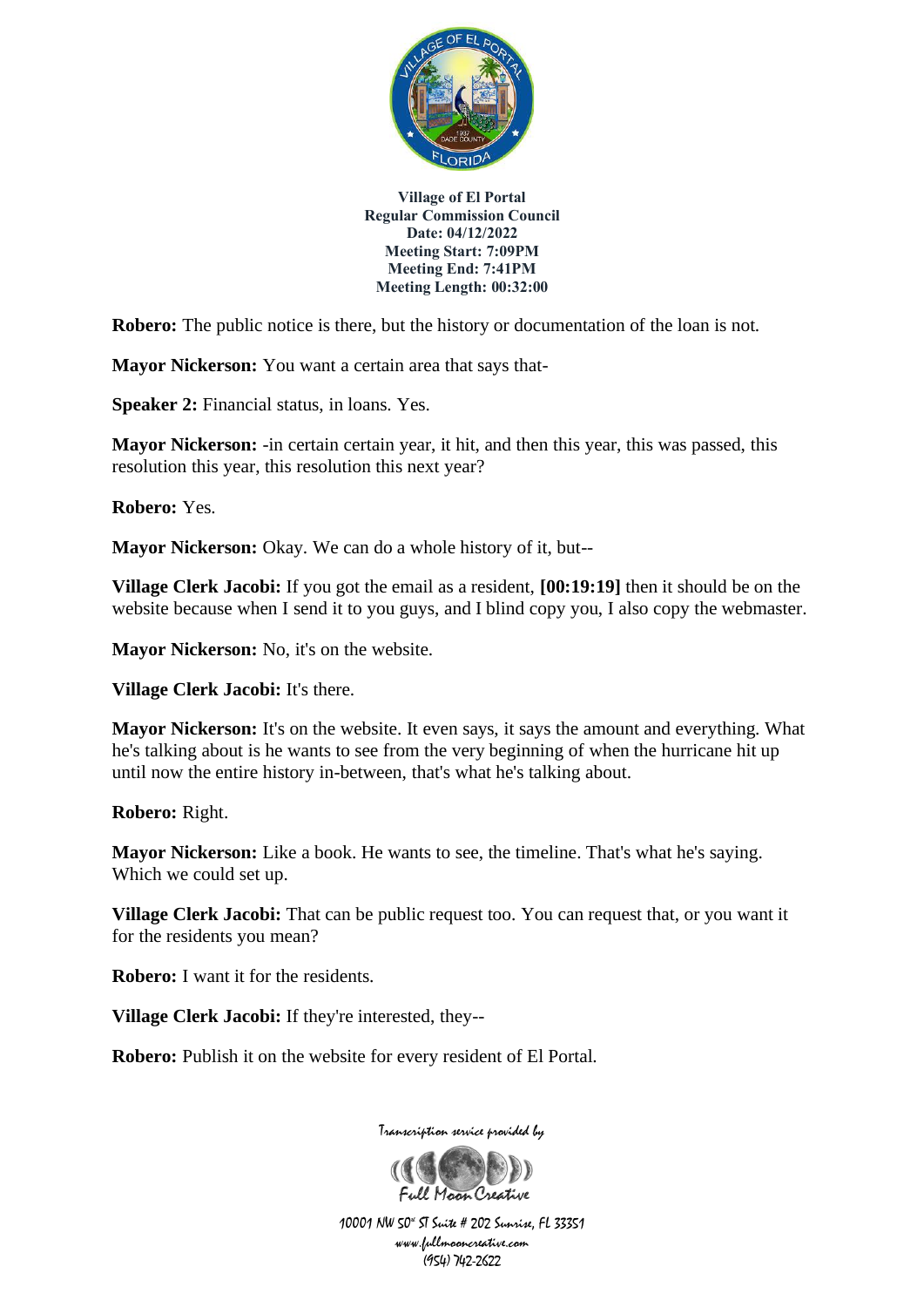

**Village Clerk Jacobi:** I don't have that information, once you get that information.

**Mayor Nickerson:** Yes. We just have to take time. It's going to take time to gather it all, because we have to gather all the past resolutions and all the past ordinances, and put them--

## **Village Manager Alou:** Make sure **[inaudible 00:20:02]**

**Mayor Nickerson:** They're on there, but he wants it in order all together, like in a special place on the website, which is going to take a long time to gather all the resolutions, all the ordinances from all the different meetings overall these years, and put them in order.

**Councilperson Lightfoot-Ward:** Do you want 850 homes asking a public request?

**Robero:** Yes.

**Councilperson Lightfoot-Ward:** You know, the best part about your coming is because you're showing an interest.

**Robero:** Of course. It's my taxes eventually.

**Councilperson Lightfoot-Ward:** The best part of you coming is that you're showing an interest in terms of what it would have taken, because we're not going to utilize those kinds of funds or effort for every time we have something that's that critical. What we will have, and what we've always had, is a public records request long before. In that way, it gives the clerk time to put together the information. It gives us time to look and review. What we've heard here from the attorney has been a positive effort so that we wouldn't have to have this, but because FEMA did not do it, has not provided for that.

Now, we're being responsive. As the words of the village attorney has indicated, we're doing a proactive thing because this should have gone away a long time ago. Your interest in it, not because we haven't paid it, but because it was owed to us. Now that we are on the receiving end of trying to move forward, what Attorney Geller has indicated is the best results, because we are not satisfied either, that it's still existing here almost two years later when it was really a FEMA disposition. Your presence is probably the same frustration that we had as a council, but what we have to do now is make things right regardless.

**Robero:** Right. Again, I know the history, I've been in majority of all these meetings, but since Hurricane Irma to today, I would say at least 25% of the village is new. The history of

Transcription service provided by

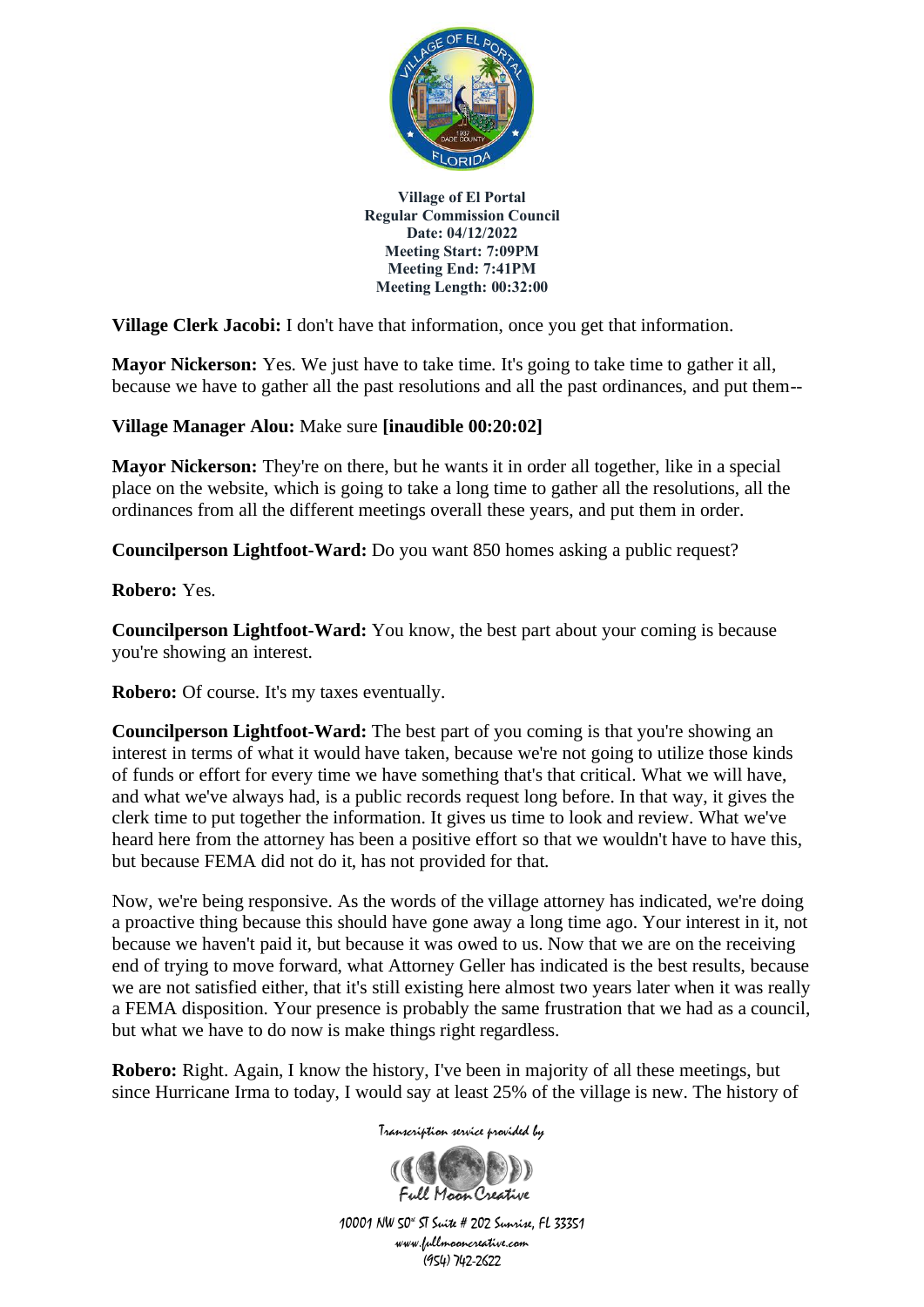

this outstanding money with FEMA, and the loan going back and forth, people need to be aware of that. If you could build a bucket on the website so that you don't have 850 people coming in here asking for it, you're working proactively not reactively. It's my suggestion for that.

**Councilperson Lightfoot-Ward:** Suggestion acknowledged. Very much so.

**Robero:** The FEMA payment is \$679,000. The loan that's being done is \$697,000. We're going to be upside-down. Do we have the money to pay that difference if FEMA reimburses the village completely?

**Vice Mayor Urbom:** Yes, I believe we do in the reserves at the moment. We're talking a difference of \$20,000. Yes, we do have that in the reserves and would be able to--

**Robero:** Eventually, I do not expect a percentage of taxes going up?

**Vice Mayor Urbom:** Yes. I would like to take the opportunity and remind the public, certainly yourself included, that when this-- Originally it was a line of credit, it was supposed to last, right? That meeting when that line of credit was approved, we had more than assurances. We had a verbal guarantee from the provider, DP&O, Gabrielle Benigni, told the council that we would be made whole within 120 days.

Just as you said, here we are four years later, untold costs. I absolutely understand what you're saying about you're going to be paying the taxes, because even if the millage rate does not go up, we still have less power to get things done for the village. It's essentially still an extra tax when you look at it that way in terms of not being able to take advantage of opportunities and get things done because of the ongoing costs that this is inflicting upon the village. I'm with you 100% on this.

**Robero:** Regarding the weakened financial conditions, do we have the financial reports from the CFO yet?

**Mayor Nickerson:** We're working on the financial reports. As far as the audits, you mean?

**Robero:** Yes.



Transcription service provided by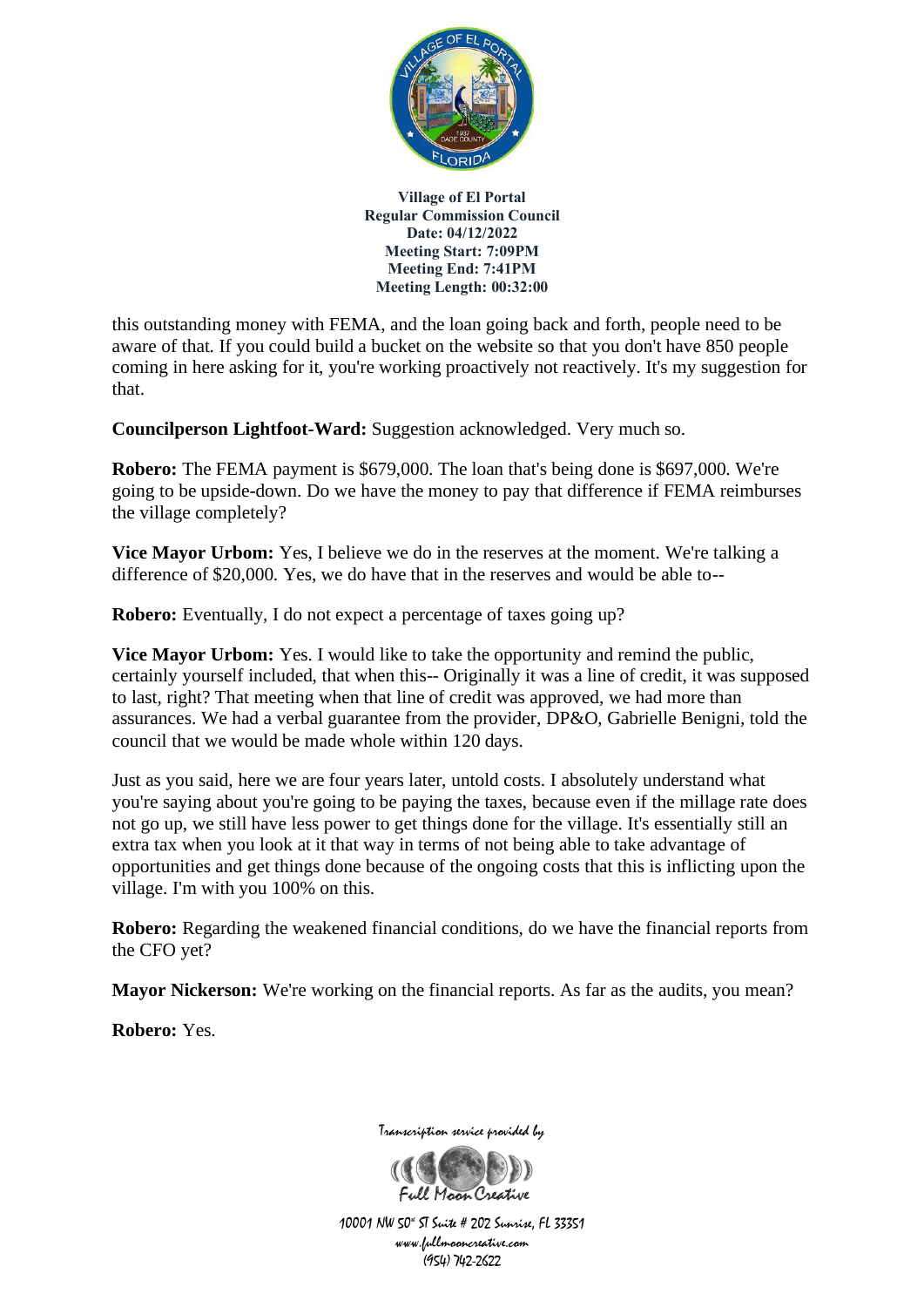

**Mayor Nickerson:** Yes. We're still working on the audits from the CFO. We have one year completed, I believe, but we're still far behind on that. We're catching up fast from when the new CFO got in.

**Vice Mayor Urbom:** Which year is it this completed?

**Mayor Nickerson:** The year it's completed is 2019, I believe.

**Village Manager Alou:** Yes, it's just two items away from completion for 2019. Just two items left to remaining.

**Vice Mayor Urbom:** We are still two items away from having that completed, though? We don't have a full completed audit yet then. Is that right?

**Robero:** That's what it sounds like.

**Mayor Nickerson:** Yes, that's correct. If you remember, last meeting, I told you guys that we were having problems with our previous CFO, with getting information that we needed. That's part of the slow-up, but we started to fix that as some information has started to come in. I told you guys we were handling that. Since last meeting, which was a couple of weeks ago, a week and a half ago, we moved forward in a highway.

**Robero:** Has that previous CFO received a legal demand letter to provide the information or whatever? Has there been any legal work against them?

**Village Attorney Geller:** My information is if you ask about sending a-- but I was told they did respond, I saw the response, we furnished the information, there was a little confusion, but I don't send letters like that unless somebody refuses, and they cooperate. Apparently, we did. There were some confusion over some passwords, but we provided everything else. I think that's what some of it is **[inaudible 00:26:31]** The currency about my understanding is going through it, but nothing was not received from the former guys. There are some things I think I may need more, I think the two items are things that the county has to furnish us that are **[inaudible 00:26:48]**.

**Robero:** Thank you very much for the update, and hope to see information on the website for new residents to see. Thank you.



Transcription service provided by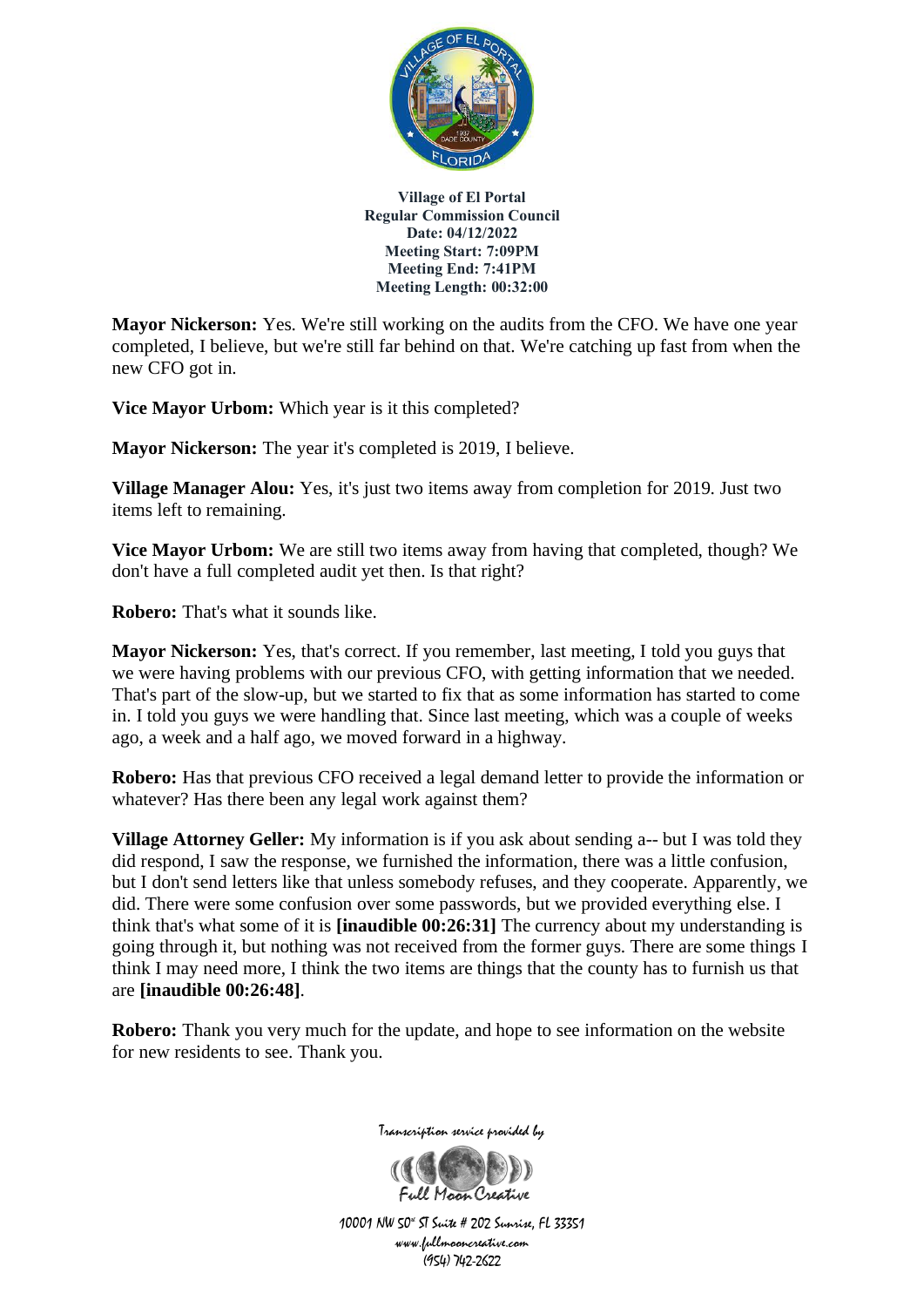

**Mayor Nickerson:** I do want to say that, if you guys remember when I first became mayor, I had the village clerk send out a letter explaining just how much money we got back, how much money is left over, so that did go out to all the residents. All right. Thank you very much, everybody. Any more questions or comments from the council? For the second reading of the loan renewal, remember, as was stated up here by not only JoLinda, but by our resident, JR, remember the bond council payment is also part of this, the \$700,000, the \$10,000 bond council payment is also part of this which there was the-- I'm bringing that up because there was attachments also. It was in your agenda package for that.

**Councilperson Pirela:** Thanks for that because that was my question. If that was including the \$10,000 for the bond.

**Mayor Nickerson:** Yes, it's part of the \$700,000.

**Councilperson Pirela:** What we have in front of us is the bank's statement or--

**Mayor Nickerson:** The letter?

**Councilperson Pirela:** The letter from the bank, and it shows that 6.26. Is that going to-- Even if it passed today, that's going to be fixed on the-- Okay.

**Mayor Nickerson:** Any last questions or comments from the council? Hearing none, may I ask motion to approve ordinance. The ordinance number for this, Madam Clerk, is 2022-02. May I have a motion to include--

**Village Manager Alou:** Again, please? I'm sorry. What was the ordinance?

**Mayor Nickerson:** 20,

**Village Clerk Jacobi:** 02.

**Mayor Nickerson:** Yes, 02.

**Village Manager Alou:** 2022-02. Thank you.

**Mayor Nickerson:** The reason--



Transcription service provided by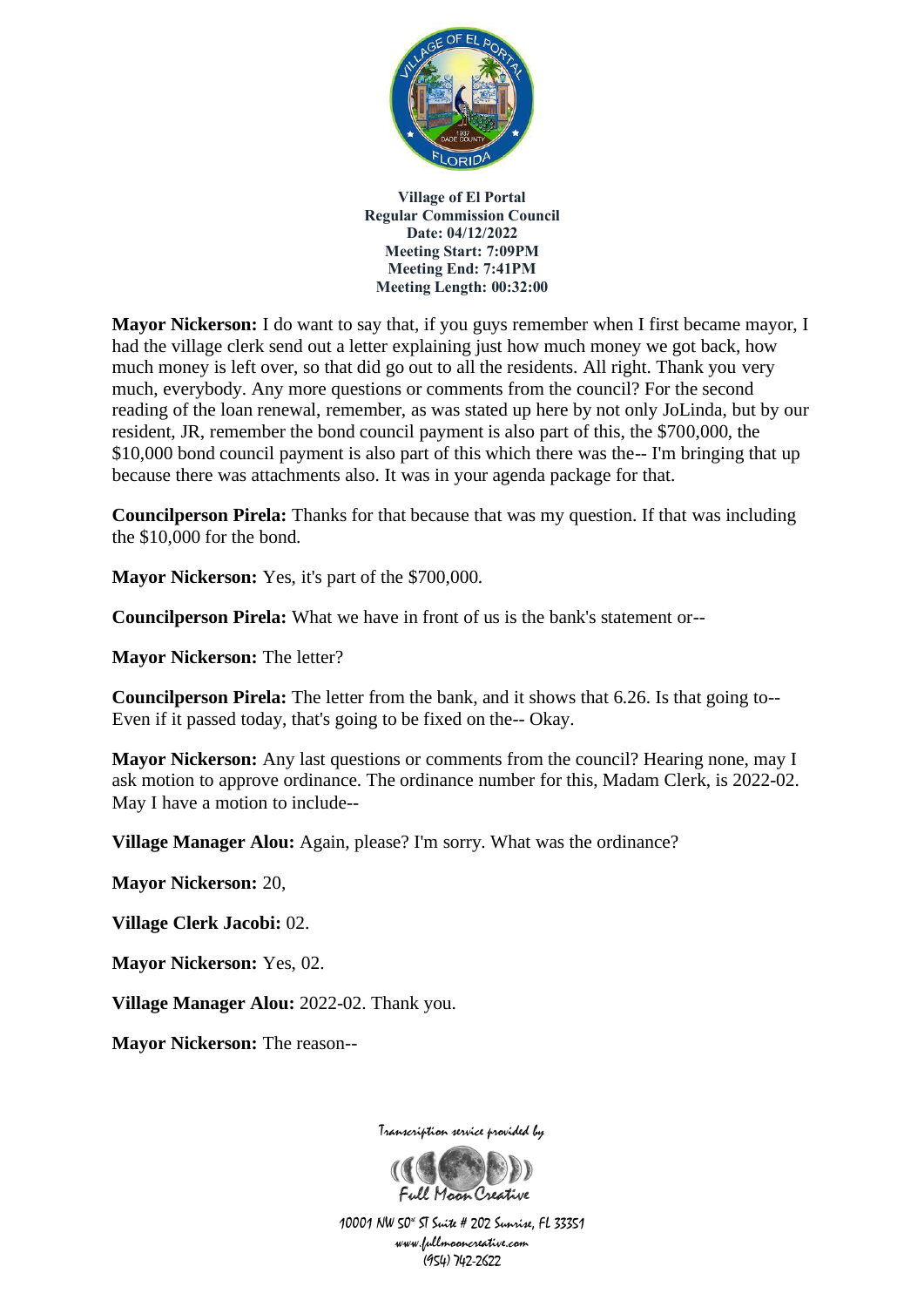

**Village Attorney Geller:** Give them an opinion there's no council, when I give an opinion, there's barely a council.

**Mayor Nickerson:** Yes, of course. The reason why, you guys, we do the ordinances like this just so everybody understands is that when we do resolutions, the number usually is already there, of that of what resolution for that year. Since the ordinance takes second, two readings, we don't know if it's going to pass the second reading. Until it passes the second reading or is it announced the second reading, then we give it a number. This is the second ordinance of 2022. Do I have a motion to approve ordinance number 2022-02?

**Councilperson Martin:** Sold.

**Mayor Nickerson:** Moved by Councilperson Martin. Do I have a second?

**Councilperson Pirela:** I'll second.

**Mayor Nickerson:** Second by Councilperson Pirela. Madam Clerk, may I please have roll call?

**Village Clerk Jacobi:** Roll call, Councilperson Martin?

**Councilperson Martin:** Yes.

**Village Clerk Jacobi:** Councilperson Lightfoot-Ward?

**Councilperson Lightfoot-Ward:** Yes.

**Village Clerk Jacobi:** Councilperson Pirela?

**Councilperson Pirela:** Yes.

**Village Clerk Jacobi:** Vice Mayor Urbom?

**Vice Mayor Urbom:** Yes.

**Village Clerk Jacobi:** Mayor Nickerson?

**Mayor Nickerson:** Yes.

Transcription service provided by

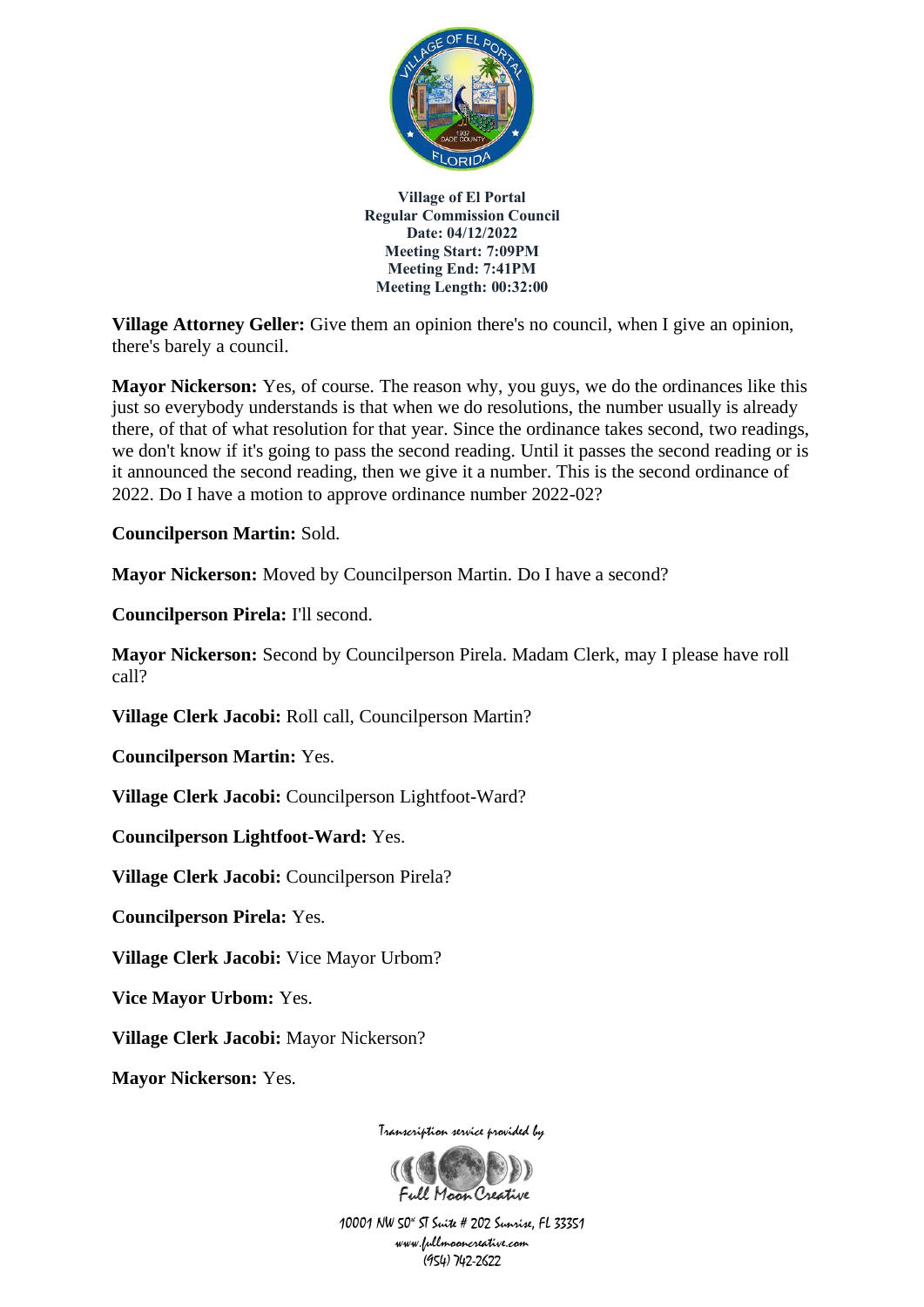

**Village Clerk Jacobi:** Motion passes, five to none.

**Mayor Nickerson:** Thank you very much, I appreciate it. Moving on in Good and Welfare, if there's anybody in the audience **[unintelligible 00:29:52]** Vice Mayor. If anybody from the audience has anything they want to say, you come up, say your name, address for the record, and you have three minutes to say so.

**Village Attorney Geller:** Mayor, didn't we have the bond council agreement?

**Mayor Nickerson:** We did.

**Village Manager Alou:** We just added it to the whole.

**Mayor Nickerson:** Yes.

**Village attorney Geller:** We should take a quick vote on that, as well, approving the bond council agreement.

**Mayor Nickerson:** The bond council agreement, the \$10,000, is part of the \$700,000. There was an attached document. There's a separate document.

**Village Attorney Geller:** It does not need separate approval?

**Village Manager Alou:** No.

**Mayor Nickerson:** There was a separate document.

**Village attorney Geller:** Okay. I have approved it legally so that's fine.

**Mayor Nickerson:** All right, **[unintelligible 00:30:31]** Vice Mayor Urbom. The floor is yours for Arbor Day.

**Vice Mayor Urbom:** We will be posting online and getting the word out, but we do have a date for the Arbor Day Festival, which will be April 30th from 4:00 PM to 7:00 PM. We will be back to the original format of a Representing Your Roots Potluck. People will be encouraged to bring a dish. There will be a self-serve buffet of potluck. If you would like to bring a dish that represents your roots, you'd be more than encouraged to do so. The El Portal